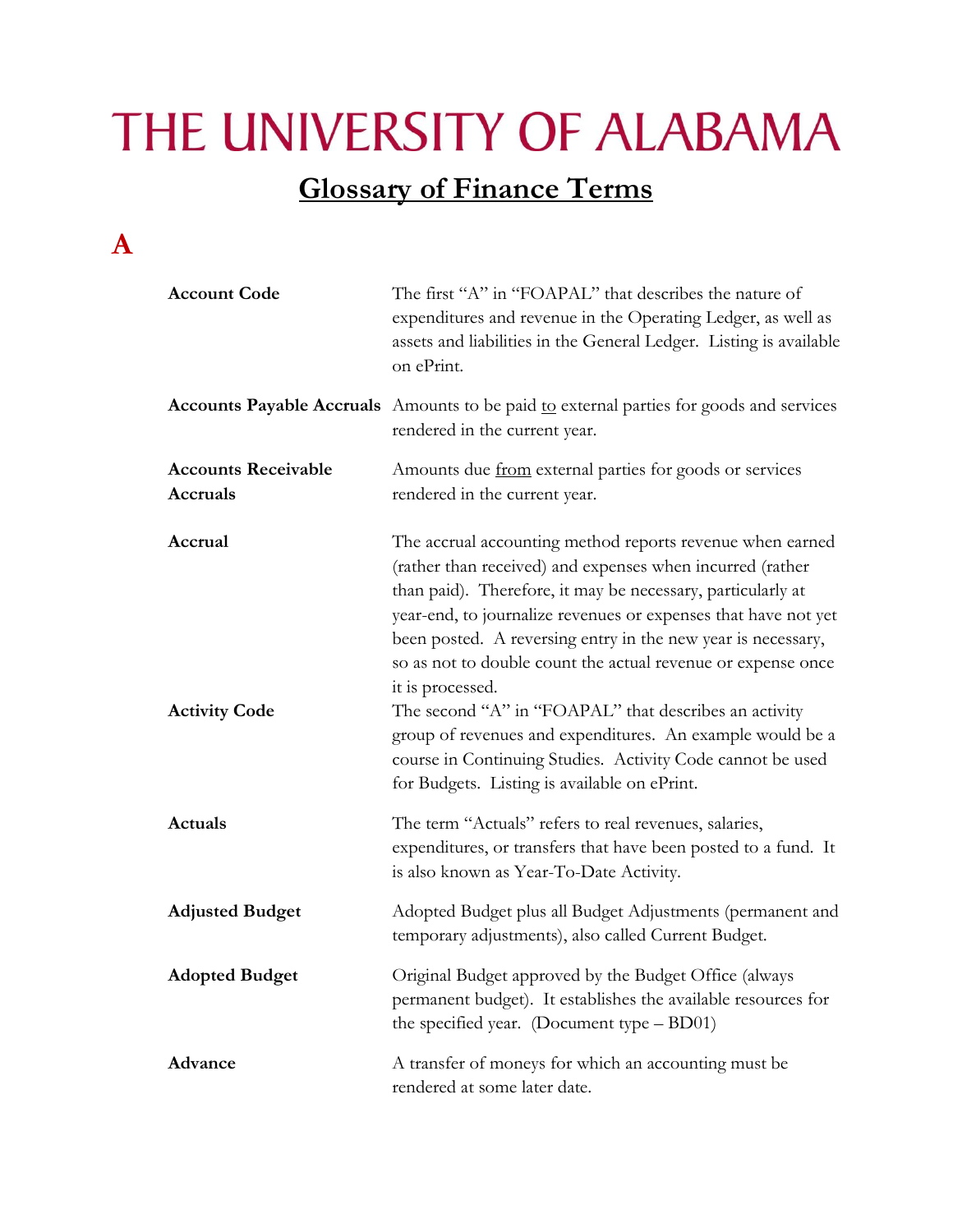| <b>Agency Funds</b>          | Resources held by the institution as custodian or agent for<br>students, faculty or staff, and organizations. Funds are<br>reported on the financial statements as a liability (no flow<br>through of revenues/expenses). Examples include Journal of<br>Clinical Psychology, ASEC Conference and American<br>Chemical Society. |
|------------------------------|---------------------------------------------------------------------------------------------------------------------------------------------------------------------------------------------------------------------------------------------------------------------------------------------------------------------------------|
| Amortization                 | The process of allocating the cost of an intangible asset over<br>the periods it benefits.                                                                                                                                                                                                                                      |
| <b>Amortization Schedule</b> | Table of prospective payments or write-downs relating to an<br>obligation. The schedule covers both principal and, when<br>applicable, interest for each payment.                                                                                                                                                               |
| <b>Annuity funds</b>         | Resources invested or available for investment to produce<br>income to be paid to named beneficiaries, along with partial<br>return of principal. The institution may use the remaining<br>principal upon the deaths of the beneficiaries.                                                                                      |
| Asset                        | A tangible or intangible item that has a positive value to the<br>University. Some examples are: cash, receivables, a building,<br>a piece of equipment, investments. An asset account should<br>normally have a debit balance.                                                                                                 |
| Auxiliary                    | An entity that exists to furnish a service to students, faculty,<br>or staff and charges a fee directly related to, although not<br>necessarily equal to, the cost of the service; managed as<br>essentially self-supporting.                                                                                                   |
| <b>Available Balance</b>     | Adjusted Budget minus Year-To-Date Activity minus<br>Commitments, also known as Budget Balance Available<br>(BBA). It is the amount available to spend.                                                                                                                                                                         |
| <b>Balance Sheet</b>         | A report of financial status at a specific time showing assets,<br>liabilities, and fund balances of an entity.                                                                                                                                                                                                                 |
| <b>Banner Finance</b>        | Web based software used record financial transactions.                                                                                                                                                                                                                                                                          |
| <b>Bequest</b>               | A gift given to the University at the time of a person's death<br>as set forth in the individual's last will and testament.                                                                                                                                                                                                     |
| <b>Budget</b>                | A financial plan serving as an estimate of and a management<br>tool for future operations.                                                                                                                                                                                                                                      |

**B**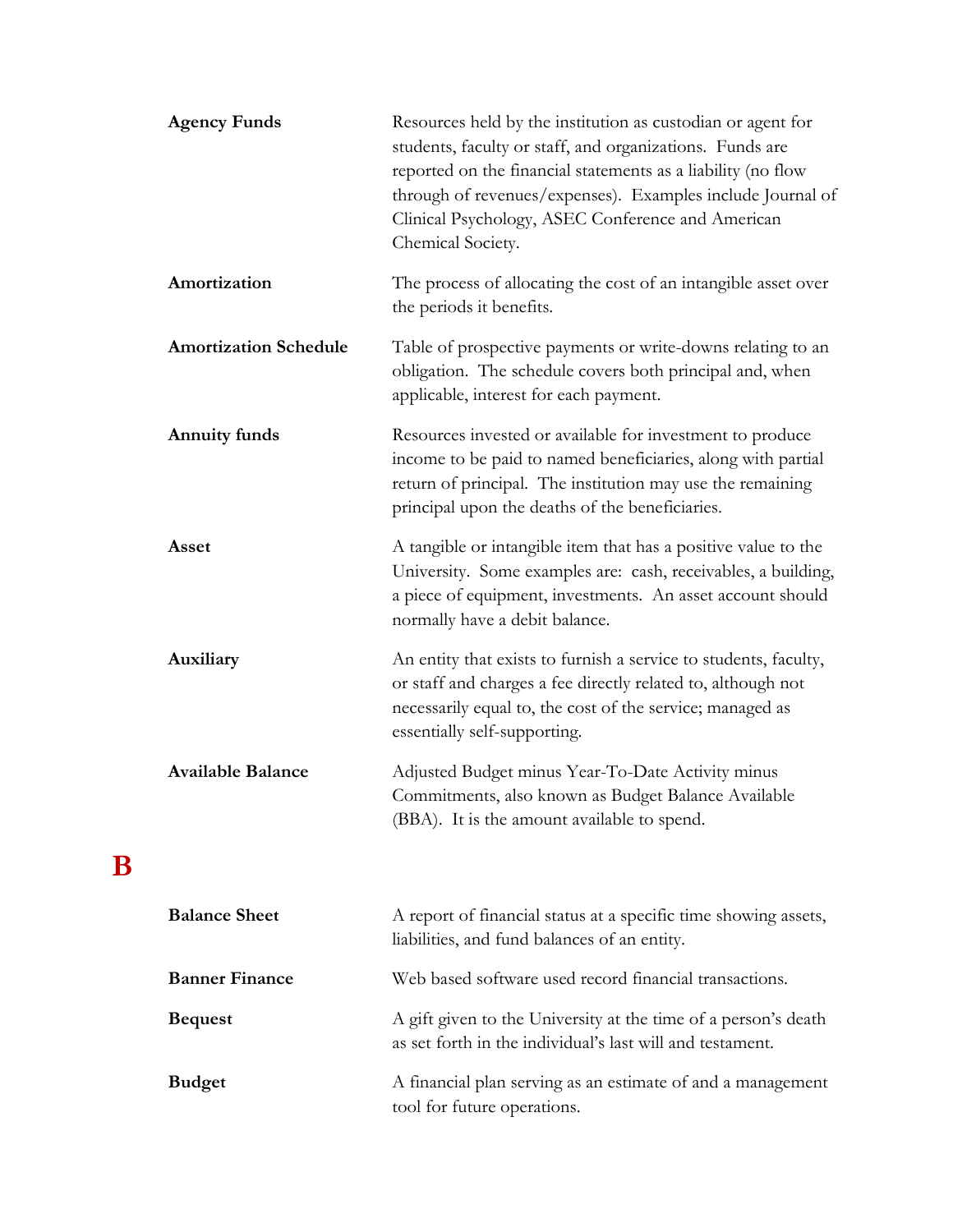| <b>Budget Adjustments</b>       | Changes to the Original Budget. These may be permanent<br>changes (document type BD02) or temporary changes<br>(document types BD04 or BD14).                                                                                                                                                                                                                                                                          |
|---------------------------------|------------------------------------------------------------------------------------------------------------------------------------------------------------------------------------------------------------------------------------------------------------------------------------------------------------------------------------------------------------------------------------------------------------------------|
| C&G funds                       | Contracts and Grants funds.                                                                                                                                                                                                                                                                                                                                                                                            |
| Capital asset                   | Asset intended for long-term, continued use or possession,<br>such as land, buildings and equipment. Synonymous with<br>fixed asset or capital addition.                                                                                                                                                                                                                                                               |
| <b>Capitalization Policy</b>    | A statement of criteria to determine which expenditures will<br>be expensed and which will be recorded as capital assets.<br>Also, a statement of criteria used to determine if an<br>expenditure will increase the value of a fixed asset to benefit a<br>future period.                                                                                                                                              |
| Capitalize                      | To record in plant accounts the value of equipment purchases<br>that, by policy, are to be recorded as capital assets. Also, to<br>record and carry forward into one or more future periods any<br>expenditure from which benefits or proceeds will then be<br>realized; to add to a fixed-asset account the cost of plant<br>additions, improvements, and expenditures that increase the<br>value of a capital asset. |
| <b>Chart of Accounts</b>        | Blueprint of financial structure. For Banner purposes, the<br>chart represents the entity. For example, $A =$ The University<br>of Alabama; $C =$ Capstone Foundation; $D =$ Donor Advised<br>Fund; $E = 1831$ Foundation; $L = Law$ School Foundation; N<br>$=$ National Alumni Association; $T =$ Crimson Tide<br>Foundation.                                                                                        |
| <b>COGNOS</b>                   | Third party software used to load annual salaries and original<br>budget (permanent budgets).                                                                                                                                                                                                                                                                                                                          |
| Commitment                      | The sum of all reservations (requisitions) and encumbrances<br>(purchase orders, general and labor encumbrances).                                                                                                                                                                                                                                                                                                      |
| <b>Construction in progress</b> | Accumulated value of expenditures for a capital asset that is<br>incomplete at the end of the accounting period.                                                                                                                                                                                                                                                                                                       |

**C**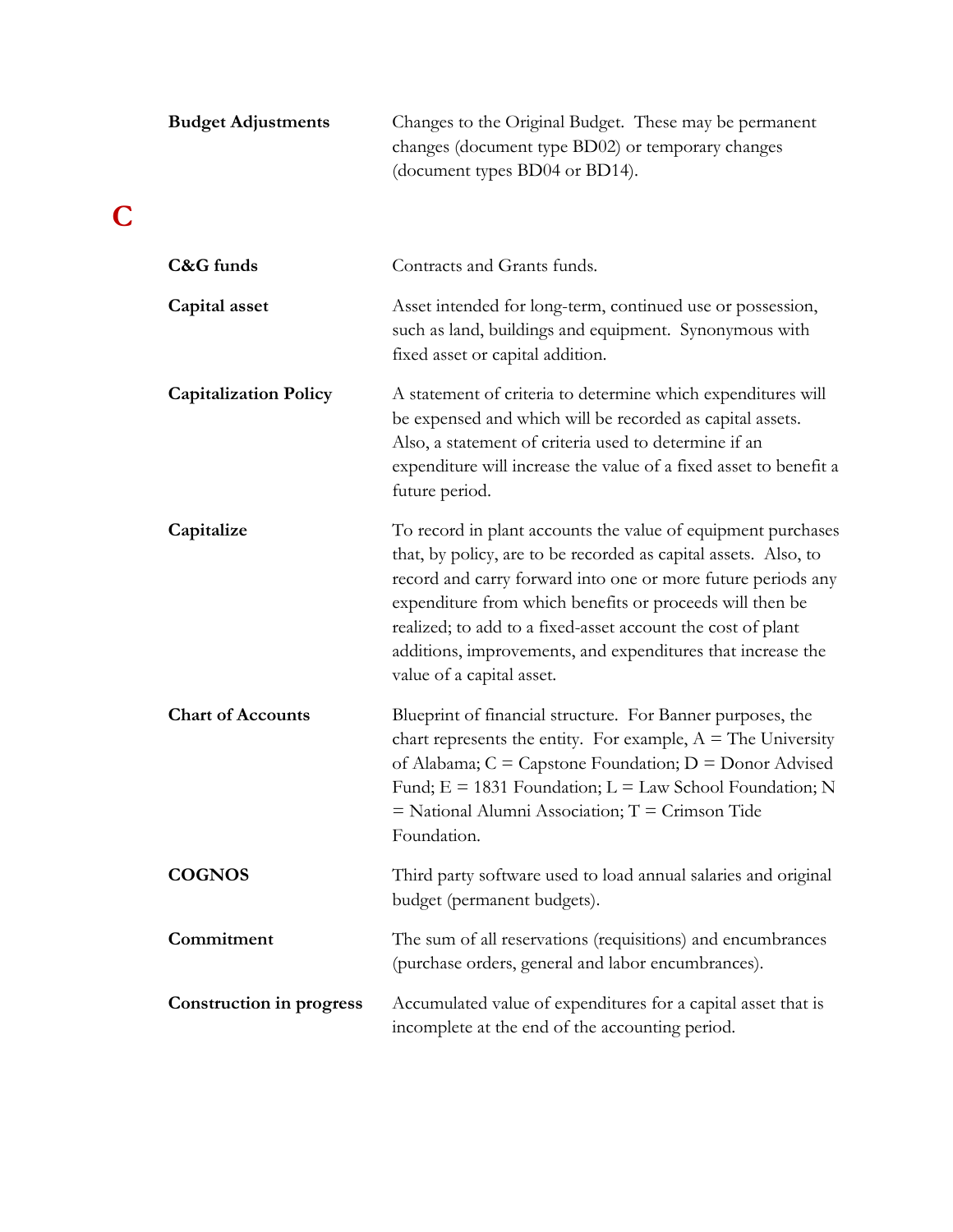| Credit                      | An accounting entry that is either: an addition to a liability<br>account; revenues; a deduction from an asset account; or a<br>reduction of expenses.                                                                             |
|-----------------------------|------------------------------------------------------------------------------------------------------------------------------------------------------------------------------------------------------------------------------------|
| <b>Credit Memo</b>          | The credit memo resembles a Vendor Invoice in every<br>respect except that the gross amount is a credit to the<br>University, not a debit.                                                                                         |
| <b>Current funds</b>        | Economic resources of an institution expended for primary<br>and supporting missions of the institution; used for general<br>operating purposes and expended in the near term.                                                     |
|                             |                                                                                                                                                                                                                                    |
| Data Enterable              | Refers to a code against which transactions may be posted.<br>Non-data enterable codes are used for summarizing<br>information and cannot have postings associated to it.                                                          |
| <b>Debt Service</b>         | Payment of interest and matured principal; outlay needed or<br>accrued for meeting such payments during any given<br>accounting period.                                                                                            |
| Debit                       | An accounting entry that is either: an addition to an asset<br>account; expenses; a deduction in a liability account; or a<br>reduction of revenues.                                                                               |
| <b>Defaults</b>             | A short cut to minimize data entry; for example, entering a<br>FUND code will usually populate both the recommended<br>ORGN and PROG codes.                                                                                        |
| <b>Deferred Revenues</b>    | Receipt of funds in advance of the accounting period in<br>which the revenue will be earned.                                                                                                                                       |
| Deficit                     | Also known as overdraft. A balance less than \$0.00. Budget<br>deficits would exist when Expenses and Commitments<br>exceed Budget Available.                                                                                      |
| Depreciation                | The means by which the cost of a capital asset is matched<br>against the revenue generated by the asset. The cost of the<br>asset is amortized over its useful life to determine the amount<br>of the annual depreciation expense. |
| <b>Designated Resources</b> | Internally imposed requirements created by the governing<br>board on unrestricted net assets.                                                                                                                                      |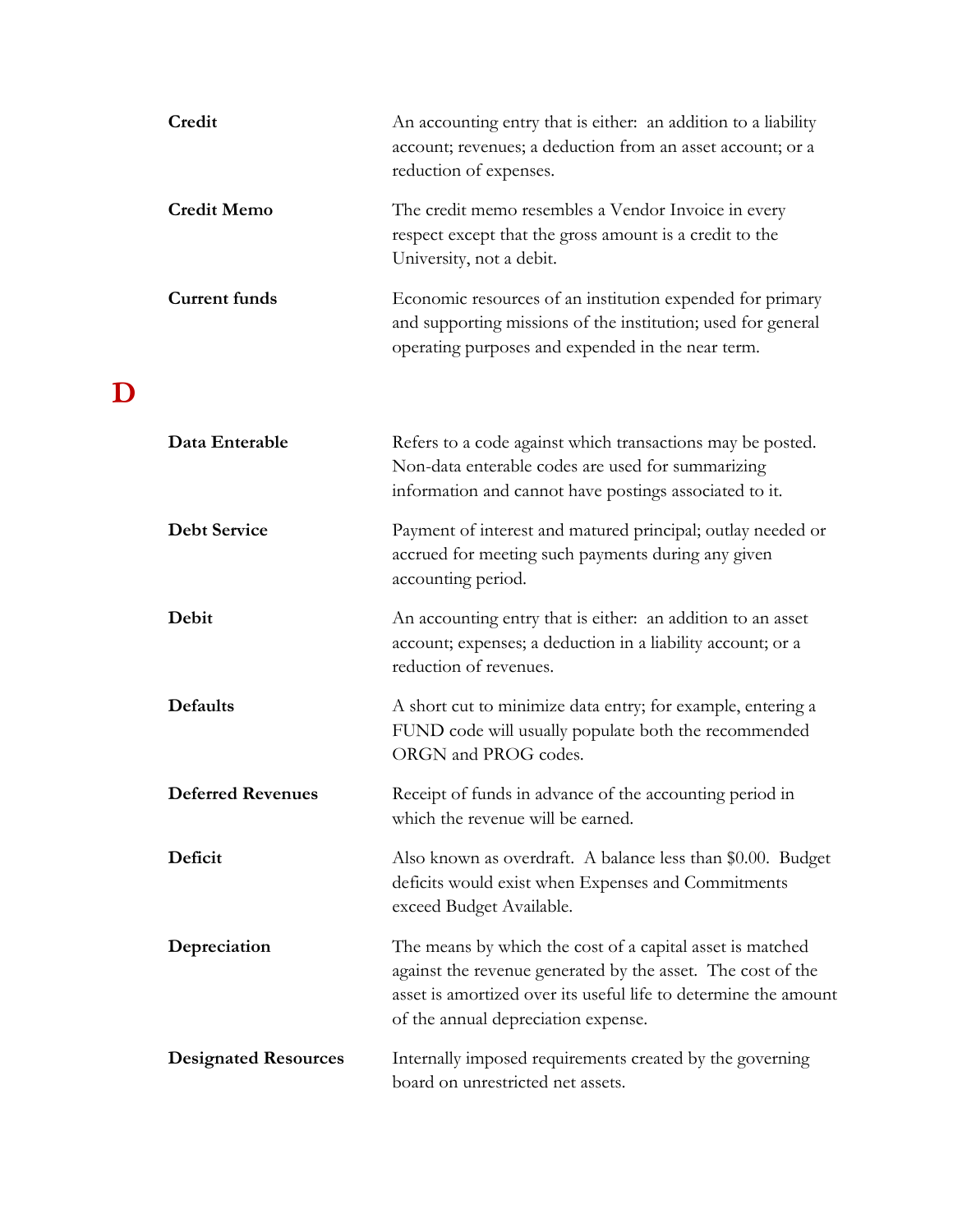| <b>Document Number</b>    | A unique number sequentially assigned to every on-line<br>document in process. Also known as document code. See<br>Document Numbers Inventory.                                                                                                                                                                    |
|---------------------------|-------------------------------------------------------------------------------------------------------------------------------------------------------------------------------------------------------------------------------------------------------------------------------------------------------------------|
| Document Type             | A further breakdown of types within a document coding<br>scheme. Also known as rule code. See Document Types.                                                                                                                                                                                                     |
| Donor                     | An individual or entity that makes a contribution.                                                                                                                                                                                                                                                                |
| E&G                       | Educational and General. Refers to all unrestricted funds.                                                                                                                                                                                                                                                        |
| Encumbrance               | Anticipated expenditure evidenced by a contract or purchase<br>order; a commitment.                                                                                                                                                                                                                               |
| <b>Encumbrance Ledger</b> | The set of books against which details for all original,<br>adjusted or liquidated encumbered and reserved amounts.<br>The Encumbrance Ledger contains all the University's<br>commitments.                                                                                                                       |
| Endowment                 | Funds that are invested or available for investment to<br>produce revenue for current use. The income may or may<br>not be restricted in purpose. See Endowment Accounting<br>Manual for more details.                                                                                                            |
| Eprint                    | Report Repository of financial data.                                                                                                                                                                                                                                                                              |
| Expenditure               | The cost of goods delivered or services rendered, whether<br>paid or accrued, including expenses, debt service and capital<br>outlays.                                                                                                                                                                            |
| <b>Expense</b>            | Charges incurred, whether paid or accrued, for operation,<br>maintenance, interest and other charges that are presumed to<br>benefit the current fiscal period.                                                                                                                                                   |
| <b>FASB</b>               | Financial Accounting Standards Board. FASB establishes<br>accounting and financial reporting standards for all private-<br>sector commercial and not-for-profit entities. The following<br>foundations adhere to FASB guidance: Capstone<br>Foundation, Law School Foundation and National Alumni<br>Association. |

**E**

**F**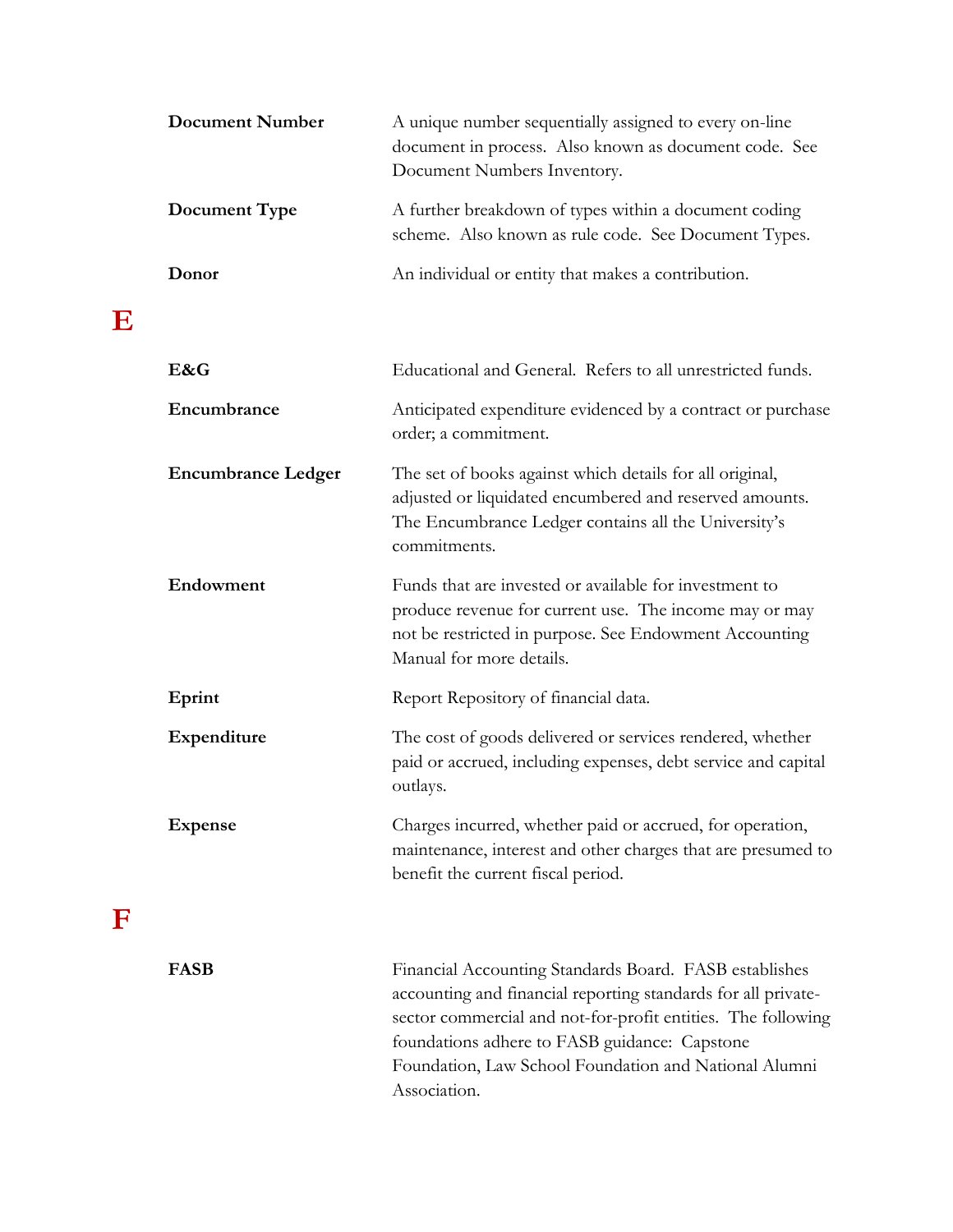| <b>Financial Manager</b>    | The individual responsible and accountable for the Fund or<br>Organization Code.                                                                                                                                                                                                                                                                                   |
|-----------------------------|--------------------------------------------------------------------------------------------------------------------------------------------------------------------------------------------------------------------------------------------------------------------------------------------------------------------------------------------------------------------|
| <b>Financial Statements</b> | A set of reports consisting of a Statement of Net Assets<br>(SNA, similar to a balance sheet), Statement of Revenues,<br>Expenditures, and Changes in Net Assets (SRECNA, similar<br>to an income statement), Statement of Cash Flows and<br>explanatory notes. The University issues an annual audited<br>financial statement for the period ending September 30. |
| <b>Fiscal Period</b>        | A month within the fiscal year. Codes 01 to 12 represent<br>October to September, and period 14 represents the accrual<br>period (once the regular September month is closed, the<br>accrual period is opened to perform special entries for "year-<br>end" financial reporting).                                                                                  |
| <b>Fiscal Year</b>          | Twelve consecutive months used as an accounting<br>period/cycle. The University fiscal year is October 1 through<br>September 30, as is the fiscal year for the State of Alabama.<br>For example, Fiscal Year Code 10 represents October 1, 2009<br>to September 30, 2010.                                                                                         |
| <b>FOAPAL</b>               | The acronym representing the six independent elements of<br>the University's chart of accounts: Fund, Organization,<br>Account, Program, Activity and Location.                                                                                                                                                                                                    |
| Functional                  | Classification of expenses focused on the programs or<br>objectives of the institution (for example, instruction,<br>research, public service, etc.). Also known as program codes.                                                                                                                                                                                 |
| Fund                        | A self-balancing separate group of accounts, consisting of<br>assets, liabilities, and equity accounts.                                                                                                                                                                                                                                                            |
| <b>Fund Code</b>            | The "F" in "FOAPAL" that defines the source of money and<br>whether a restriction has been imposed by the contributor of<br>the money as to how it can be spent.                                                                                                                                                                                                   |
| <b>GAAP</b>                 | Generally Accepted Accounting Principles: a body of<br>knowledge used to describe the basis on which financial<br>statements are normally prepared, addressing recognition,<br>measurement, disclosure and presentation issues.                                                                                                                                    |

**G**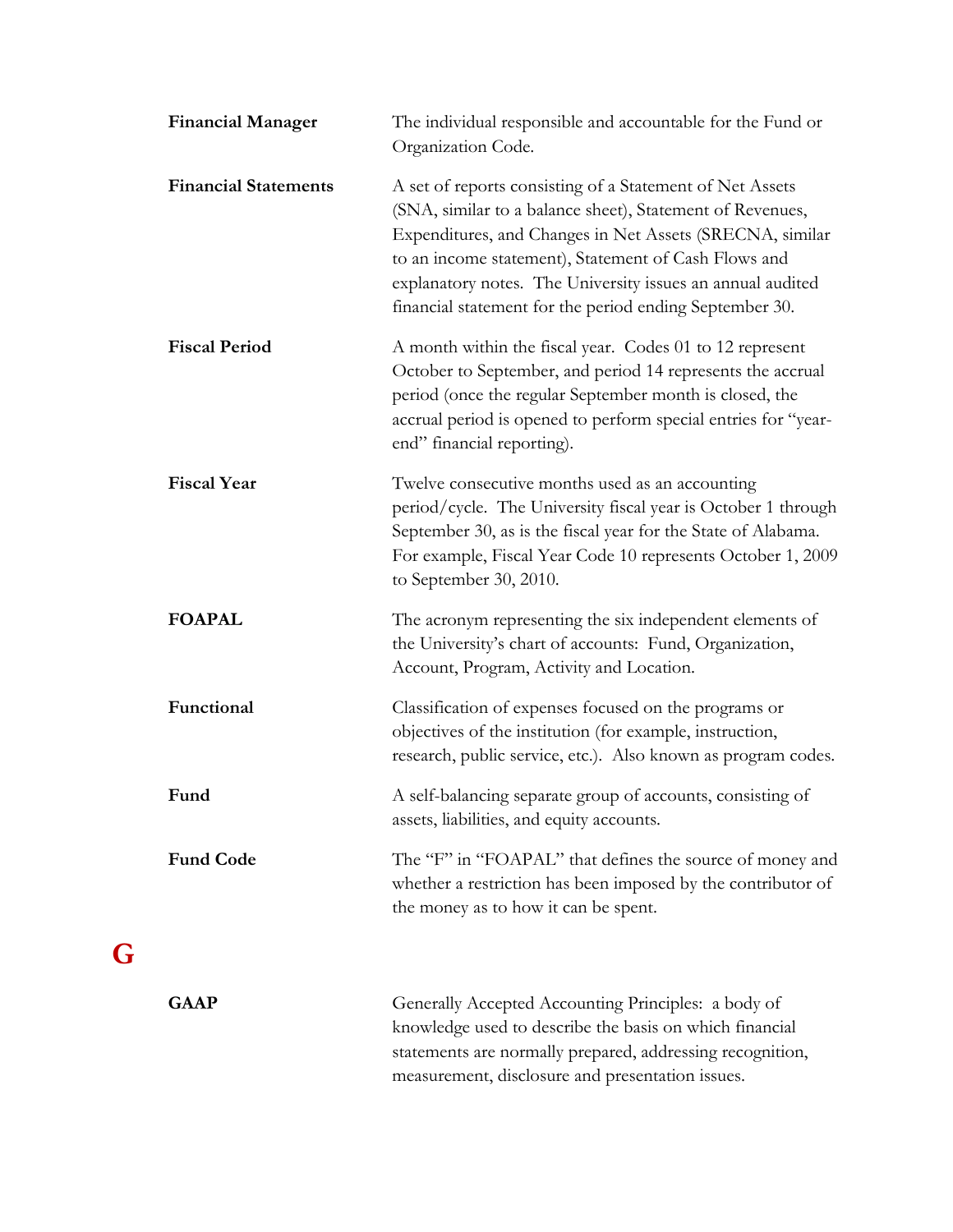| <b>GASB</b>            | Governmental Accounting Standards Board. GASB<br>establishes accounting and financial reporting standards for<br>all state and local governmental entities, including public<br>colleges and universities. The University of Alabama and the<br>following foundations adhere to GASB guidance: Donor<br>Advised Fund, 1831 Foundation and Crimson Tide<br>Foundation.                                                                                                                      |
|------------------------|--------------------------------------------------------------------------------------------------------------------------------------------------------------------------------------------------------------------------------------------------------------------------------------------------------------------------------------------------------------------------------------------------------------------------------------------------------------------------------------------|
| <b>General Ledger</b>  | The set of books against which assets, liabilities and fund<br>balances are recorded. The General Ledger is the basis for<br>the University's annual Statement of Net Assets (similar to a<br>balance sheet).                                                                                                                                                                                                                                                                              |
| Gift                   | A resource provided by a donor who enters into the<br>transaction voluntarily and receives nothing other than a<br>"token" of appreciation in exchange for the resource he/she<br>is providing. Contributions can have a variety of forms<br>including, but not limited to: cash, marketable securities,<br>tangible fixed assets, and consumable commodities. Gifts are<br>classified according to the absence or presence of donor<br>stipulations as either unrestricted or restricted. |
| Grant                  | A Grant Code is related to a Fund Code when cumulative<br>results over multiple years (inception-to-date) or when a<br>different fiscal year to the University's fiscal year is required<br>for reporting purposes. Resources provided to an institution<br>to advance the level of knowledge about a particular subject;<br>usually requires a report back to the granting agency (often a<br>federal or state agency) summarizing the results of the<br>activity.                        |
| <b>Grant Ledger</b>    | The set of books against which revenue, expense and<br>transfers for all funds linked to grants are recorded. The<br>Grant Ledger contains cumulative details to support<br>inception-to-date reporting for grants and contracts spanning<br>multiple years.                                                                                                                                                                                                                               |
| <b>Granting Agency</b> | An entity that provides support (e.g., money, equipment) for<br>a project.                                                                                                                                                                                                                                                                                                                                                                                                                 |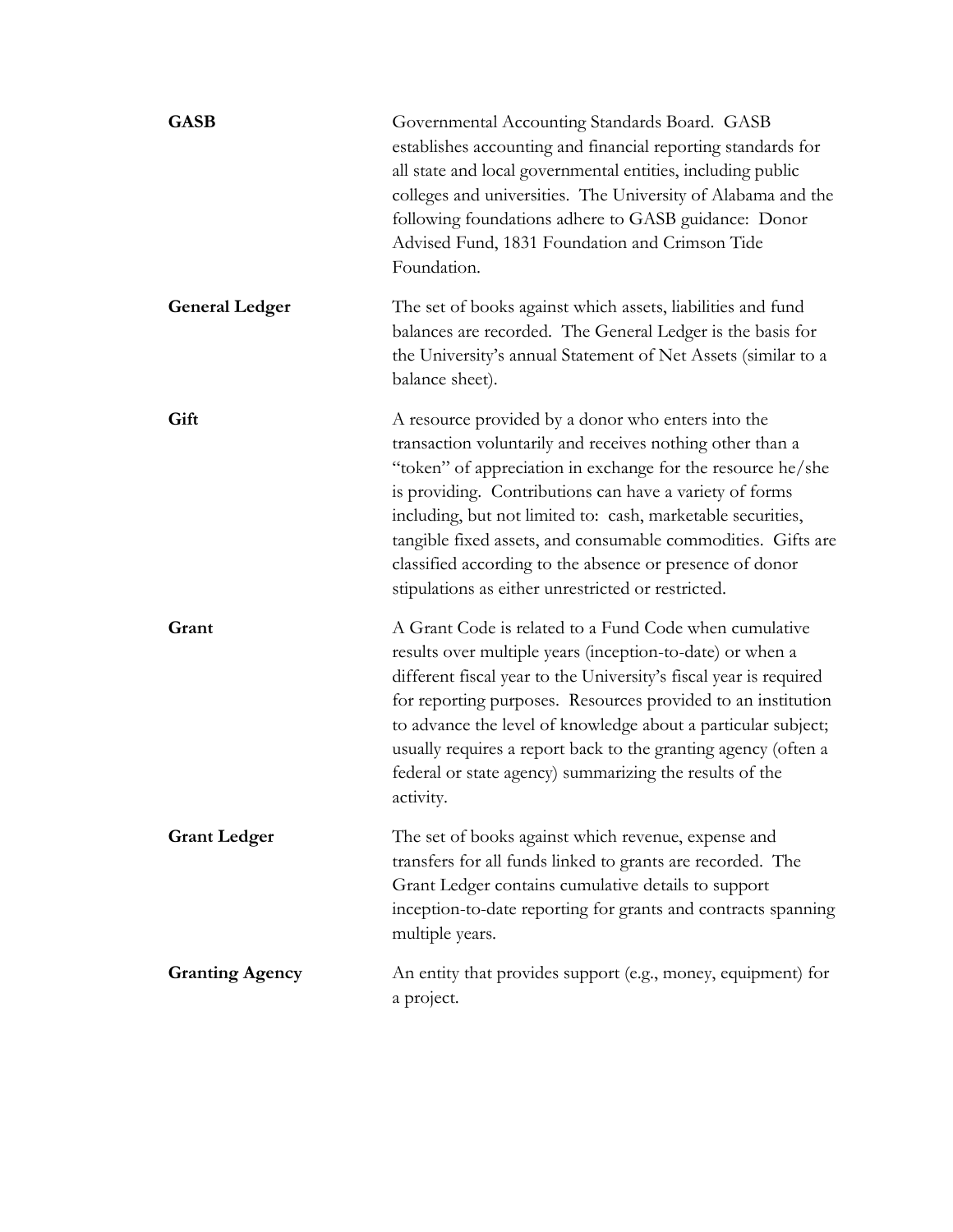## **H**

**I**

| Hierarchy                     | Each FOAPAL element has its own hierarchy which is<br>defined by the fact that every code has a predecessor code.<br>The lowest level of a hierarchy contains a data-enterable level<br>code (to which transactions can be posted). The higher levels<br>contain roll-up codes (used for summarizing in reports).                                   |
|-------------------------------|-----------------------------------------------------------------------------------------------------------------------------------------------------------------------------------------------------------------------------------------------------------------------------------------------------------------------------------------------------|
| Inception-to-Date             | Also referred to as ITD Total. This is a concept limited to<br>funds that are linked to a grant code. Inception-to-date<br>calculations are the accumulation of activity in a given fund<br>since the grant was established. In other words, the running<br>totals could span multiple years and not correspond to the<br>University's fiscal year. |
| <b>Indirect Cost Recovery</b> | The charge to a grant or contract to reimburse the University<br>for a share of indirect cost.                                                                                                                                                                                                                                                      |
| <b>Indirect costs</b>         | Also known as overhead. Costs that cannot be easily<br>identified with the primary functions of instruction, research<br>and public service, but are expended to meet the<br>requirements of those functions.                                                                                                                                       |
| Inter-Fund                    | Between or amongst different funds.                                                                                                                                                                                                                                                                                                                 |
| <b>Internal Sales</b>         | Sales of goods and services from one University unit to<br>another. Also known as recovery.                                                                                                                                                                                                                                                         |
| Intra-Fund                    | Within a fund.                                                                                                                                                                                                                                                                                                                                      |
| Investment                    | An exchange of cash for a less liquid asset that is expected to<br>increase in value beyond the initial purchase price.<br>Investment vehicles include corporate stocks and bonds,<br>government bonds and real estate.                                                                                                                             |
| <b>Investment Pool</b>        | A number of endowment or other resources commingled for<br>asset management and accounting purposes.                                                                                                                                                                                                                                                |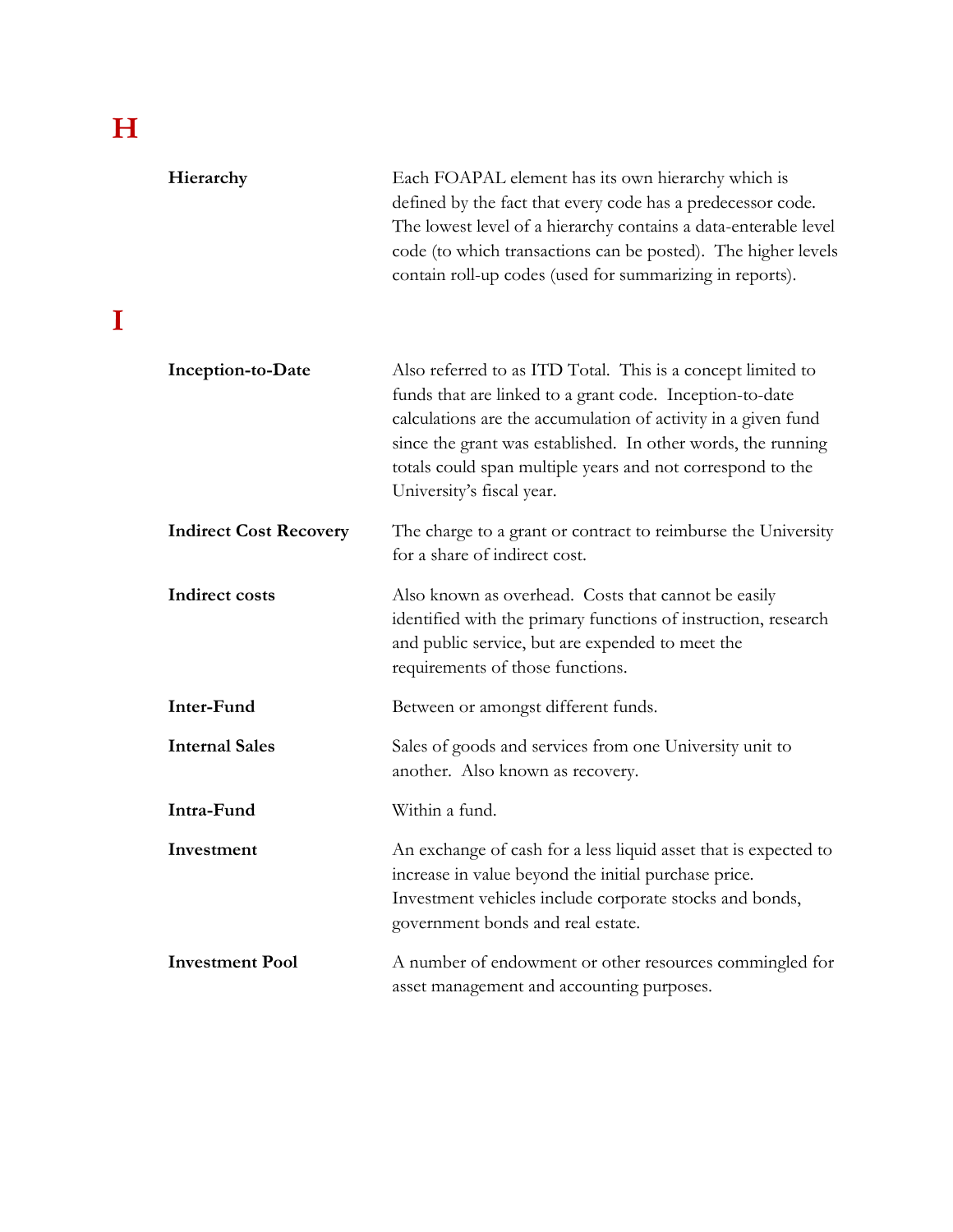## **J K**

**L**

**M**

**Labor Distribution** The allocation of an employee's salary and wages to appropriate University accounts to reflect the effort of that employee. **Ledger** A "set of books" against which financial transactions are posted. **Liability** Obligations of the University to transfer assets or provide services to other parties in the future as a result of past transactions or events. Some examples are: unpaid balances to vendors for items that have been received; tuition and fees collected from students before the academic year has started; and money set aside to fulfill promises to pay pension and health benefits to current employees after they retire. A liability account normally should have a credit balance. Location Code The "L" in "FOAPAL" is an optional element to describe the physical whereabouts of financial transactions. This element is used by Property and Inventory Management to determine the location of fixed assets. **Mechanicals** Automated procedures that run at month-end. These are

routine journal entries or budget entries are recorded every month prior to closing. They provide a more efficient way to record entries required each month. **Month-end** Monthly process to close the operating and general ledger. Involves all transactions that occurred during that month. Once the closing process runs, no transactions can be recorded to that period.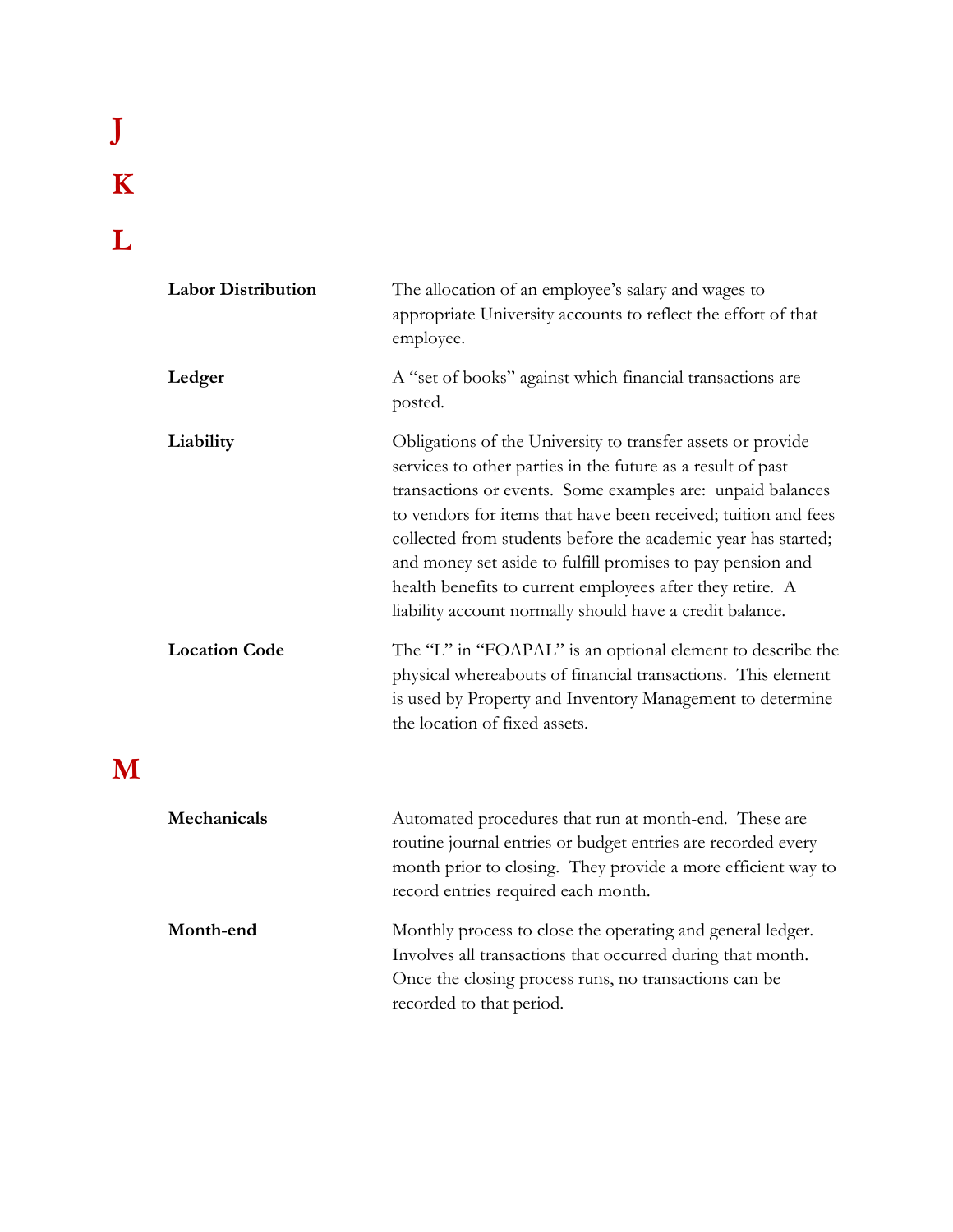### **N**

**O**

**P**

| Necessary and<br>reasonable expense | A necessary and reasonable expense is one for which a clear<br>business reason exists and for which the cost is not excessive.                                                                                                                                                       |
|-------------------------------------|--------------------------------------------------------------------------------------------------------------------------------------------------------------------------------------------------------------------------------------------------------------------------------------|
| <b>NSF</b>                          | Non-sufficient funds. Actual expenses and commitments<br>exceed the budgeted amount.                                                                                                                                                                                                 |
| NSF queue                           | Requisitions and purchase orders will route to the non-<br>sufficient funds queue when there is not enough budget to<br>allow the transaction. The Budget Office will disapprove<br>these items.                                                                                     |
| O&M                                 | Operations and Maintenance. Also referred to as state funds.<br>Funds 11000 - 11011.                                                                                                                                                                                                 |
| <b>Operating Funds</b>              | Resources provided from the central University budget,<br>composed of various types of revenue (usually state<br>appropriations and tuition and fees), which are pooled and<br>then allocated to individual organizations through budgeted<br>amounts.                               |
| <b>Operating Ledger</b>             | The set of books against which revenue, expense and<br>transfers are recorded. The Operating ledger is the basis for<br>the University's annual Statement of Revenues, Expenses and<br>Changes in Net Assets (SRECNA) and is closed out into the<br>General Ledger each October 1st. |
| <b>Organization Code</b>            | The "O" in "FOAPAL" that defines the departmental entities<br>or budgetary units within the University responsible and<br>accountable for financial activity.                                                                                                                        |
| Overhead                            | See Indirect Costs.                                                                                                                                                                                                                                                                  |
| PCard                               | Procurement Card. A University selected credit card assigned<br>to authorized Cardholders for the purpose of purchasing<br>goods and services up to specified amounts for business<br>purposes.                                                                                      |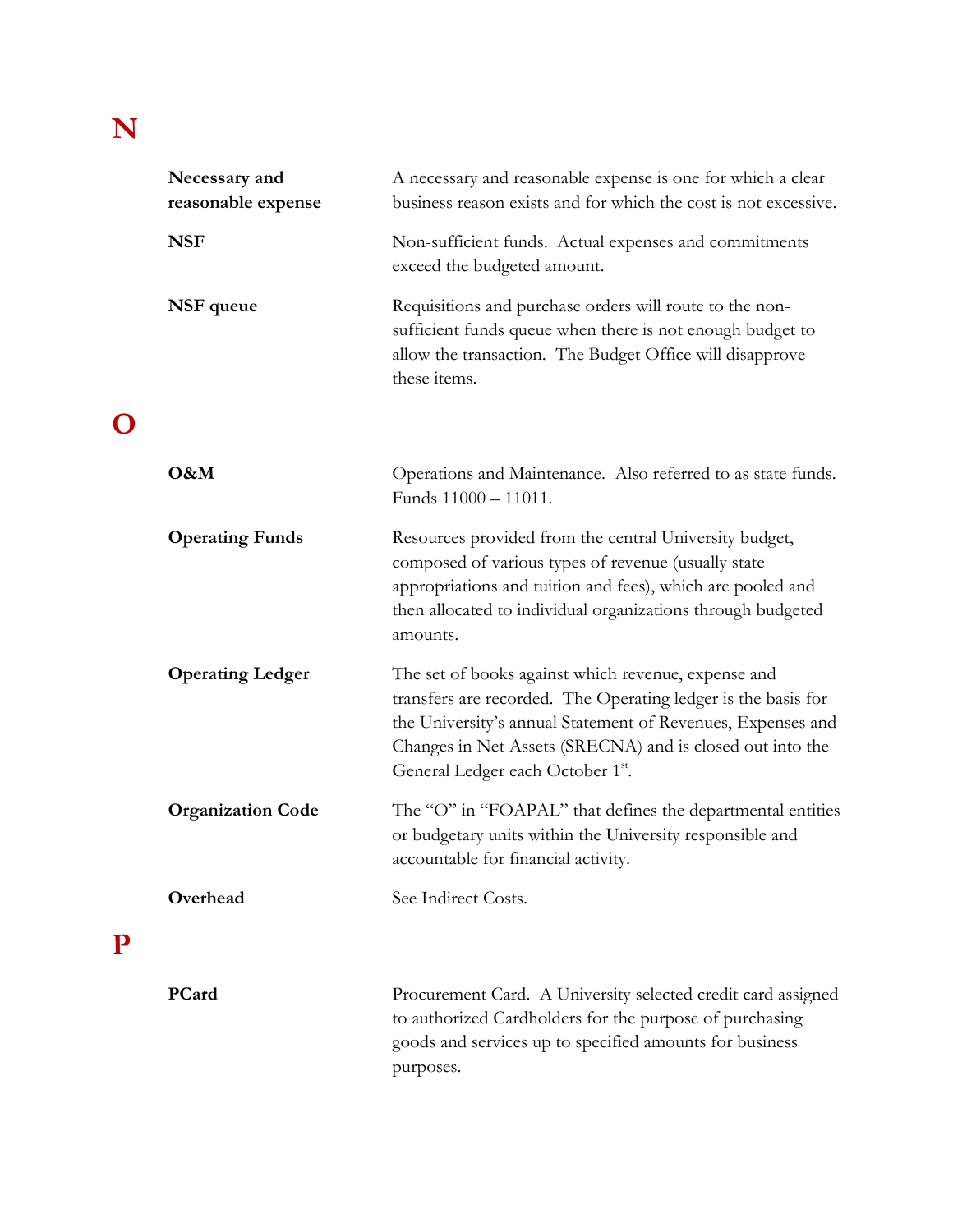| <b>Permanent Budget</b>       | Also known as the Original or Adopted Budget. It<br>establishes the available resources for the specified year.                                                                                                                                                                               |
|-------------------------------|-----------------------------------------------------------------------------------------------------------------------------------------------------------------------------------------------------------------------------------------------------------------------------------------------|
| Pledge                        | A pledge is an intent to give (not legally enforceable) or a<br>promise to give (legally enforceable). Only pledges<br>considered unconditional promises to give are reported as<br>assets on the University's financial statements.                                                          |
| <b>Position Budgeting</b>     | Relates to all funds except Contract and Grant funds whereby<br>a budget is associated to each position, with a breakdown of<br>Permanent vs. Temporary budget.                                                                                                                               |
| <b>Position Numbers</b>       | For all funds except Contract and Grant funds, salary budgets<br>are attributed to each unique position number. There are<br>single positions (regularly budgeted positions), pooled<br>positions (temporary help at the University level), student<br>positions and supplementary positions. |
| Posted                        | Refers to the status of a transaction when it has been<br>completed, approved and added to the ledger. It is therefore<br>final and unalterable.                                                                                                                                              |
| Prepaid expense               | Expenses paid in a fiscal year which specifically related to the<br>operations of a future fiscal year.                                                                                                                                                                                       |
| <b>Principal Investigator</b> | The individual identified in a sponsored agreement as the<br>person who will lead the project's activity. Also referred to as<br>PI.                                                                                                                                                          |
| <b>Program Code</b>           | The "P" in "FOAPAL" that defines the functional area in<br>which funds are being spent.                                                                                                                                                                                                       |
|                               |                                                                                                                                                                                                                                                                                               |
| <b>Research Contract</b>      | Research for which there is an end result deliverable<br>expected.                                                                                                                                                                                                                            |

| Research Grant | Grants are defined as contributions for which no deliverable |
|----------------|--------------------------------------------------------------|
|                | is expected. Resources are provided to an institution to     |
|                | advance the level of knowledge about a particular subject.   |

**Q**

**R**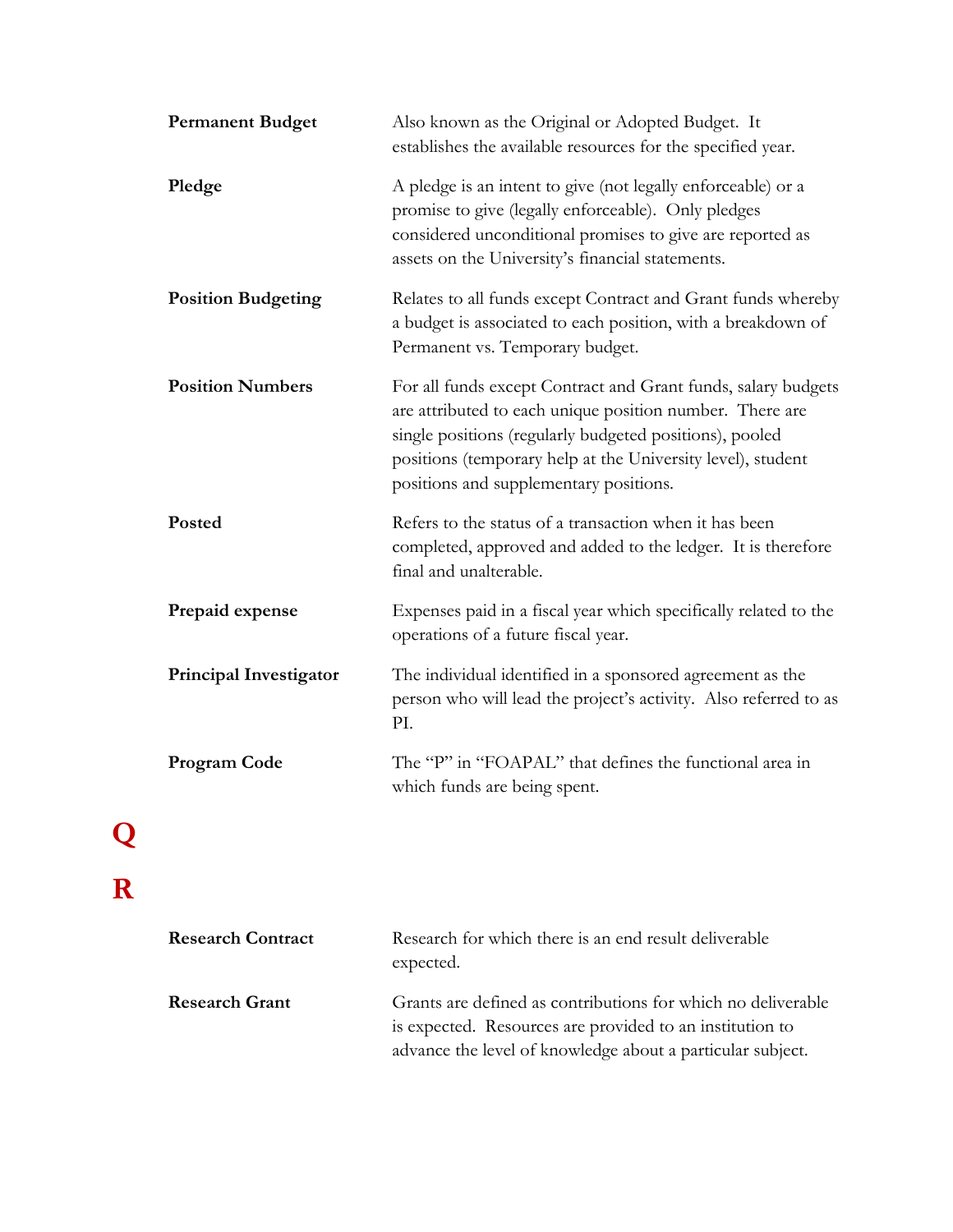| Reservation             | Budget reservation, the setting aside of budgets. Generated<br>by purchase requisitions. Included in Total Commitments.                                                                                                                                                                                            |
|-------------------------|--------------------------------------------------------------------------------------------------------------------------------------------------------------------------------------------------------------------------------------------------------------------------------------------------------------------|
| <b>Restricted Funds</b> | Funds provided by a contribution with stipulations imposed<br>by the contributor, sponsor, donor, etc. who is external to the<br>University.                                                                                                                                                                       |
| <b>Restrictions</b>     | Stipulations imposed that specify how resources must be<br>used.                                                                                                                                                                                                                                                   |
| Revenue                 | Additions to assets that do none of the following: increase<br>any liability; represent the recovery of an expenditure; or<br>represent a transfer of reserves between two funds. Some<br>examples are: tuition and fee revenue, sales of goods and<br>services to external entities, and earnings on investments. |
| <b>Rule Code</b>        | Document type. Identifies the type of transaction recorded<br>in Banner.                                                                                                                                                                                                                                           |

### **S**

| <b>Sponsor</b> |                           | An entity that funds a project (usually research-related).                                                                                                                                                                                                    |
|----------------|---------------------------|---------------------------------------------------------------------------------------------------------------------------------------------------------------------------------------------------------------------------------------------------------------|
|                | <b>Sponsored Research</b> | An arrangement, represented by a signed grant, contract or<br>cooperative agreement, in which the University agrees to<br>perform a certain scope of work, according to specified terms<br>and conditions, for a specific budgeted financial<br>compensation. |
|                |                           |                                                                                                                                                                                                                                                               |

| <b>Temporary Budget</b> | Budgets applicable only to the current year.                                                                                                                                                              |
|-------------------------|-----------------------------------------------------------------------------------------------------------------------------------------------------------------------------------------------------------|
| <b>Transaction</b>      | Any event that involves an exchange of funds between two<br>parties. Examples are: Paying a bill to a vendor, paying an<br>employee, collecting a fee from a student, and an<br>interdepartmental charge. |
| Transfer                | Movement of resources from one account to another with no<br>intention of repayment.                                                                                                                      |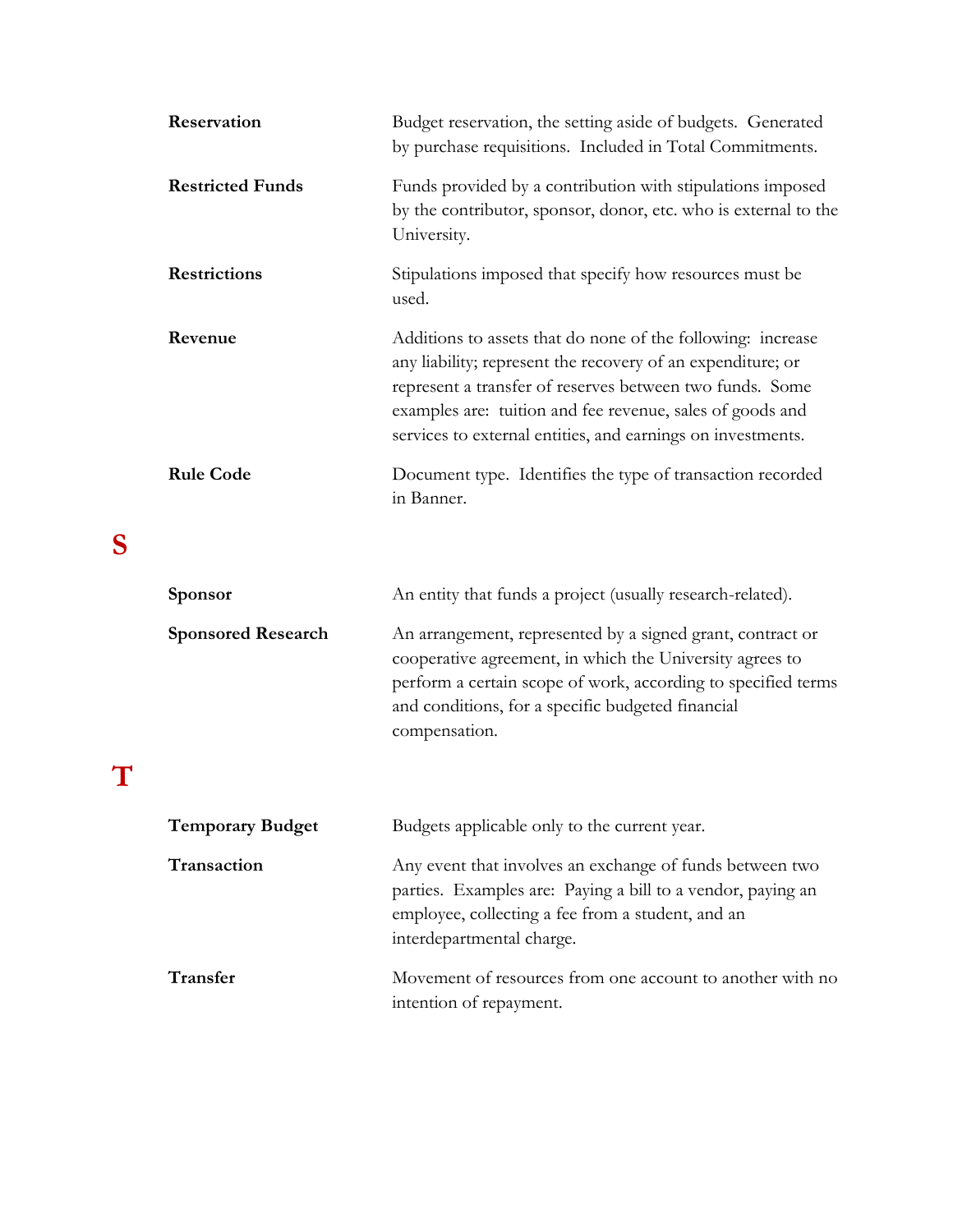### **U**

|          | <b>UASPEF</b>                  | University of Alabama System Pooled Endowment Fund. All<br>endowments, except those required by the donor to be<br>invested separately, are held and invested by the System<br>Office and are administered and reviewed by the investment<br>committee of the Board of Trustees.                                                                                                                                |
|----------|--------------------------------|-----------------------------------------------------------------------------------------------------------------------------------------------------------------------------------------------------------------------------------------------------------------------------------------------------------------------------------------------------------------------------------------------------------------|
|          | <b>Unearned Revenue</b>        | Revenue collected in advance of the delivery of a good or<br>service.                                                                                                                                                                                                                                                                                                                                           |
|          | <b>Unexpended Plant</b>        | Resources specifically identified and formally committed to<br>construction or acquisition of capital assets that are<br>unexpended at reporting date.                                                                                                                                                                                                                                                          |
|          | <b>Unrestricted Funds</b>      | Funds not subject to external limitations and therefore<br>available for operations of the current or future periods.                                                                                                                                                                                                                                                                                           |
|          |                                |                                                                                                                                                                                                                                                                                                                                                                                                                 |
|          | Vendor                         | Refers to any business or individual paid through Accounts<br>Payable.                                                                                                                                                                                                                                                                                                                                          |
| W        |                                |                                                                                                                                                                                                                                                                                                                                                                                                                 |
|          | <b>WORKS</b>                   | Online service used to approve and reconcile Pcard<br>(procurement card) purchases and generate reports.                                                                                                                                                                                                                                                                                                        |
| $\bf{X}$ |                                |                                                                                                                                                                                                                                                                                                                                                                                                                 |
|          |                                |                                                                                                                                                                                                                                                                                                                                                                                                                 |
|          | Year-end                       | The term used to describe both the time of closing and the<br>process of closing the University's operating cycle. The<br>University's fiscal year-end is September 30. The process<br>takes several months, from closing the records and reporting<br>to departments, to providing information to the independent<br>auditors, to preparing the annual report, and then preparing<br>the supplemental reports. |
|          | <b>Year-end Cutoff Reports</b> | Since September is the final month of the University's fiscal<br>year, there are several phases or "cutoffs" prior to the closing                                                                                                                                                                                                                                                                               |